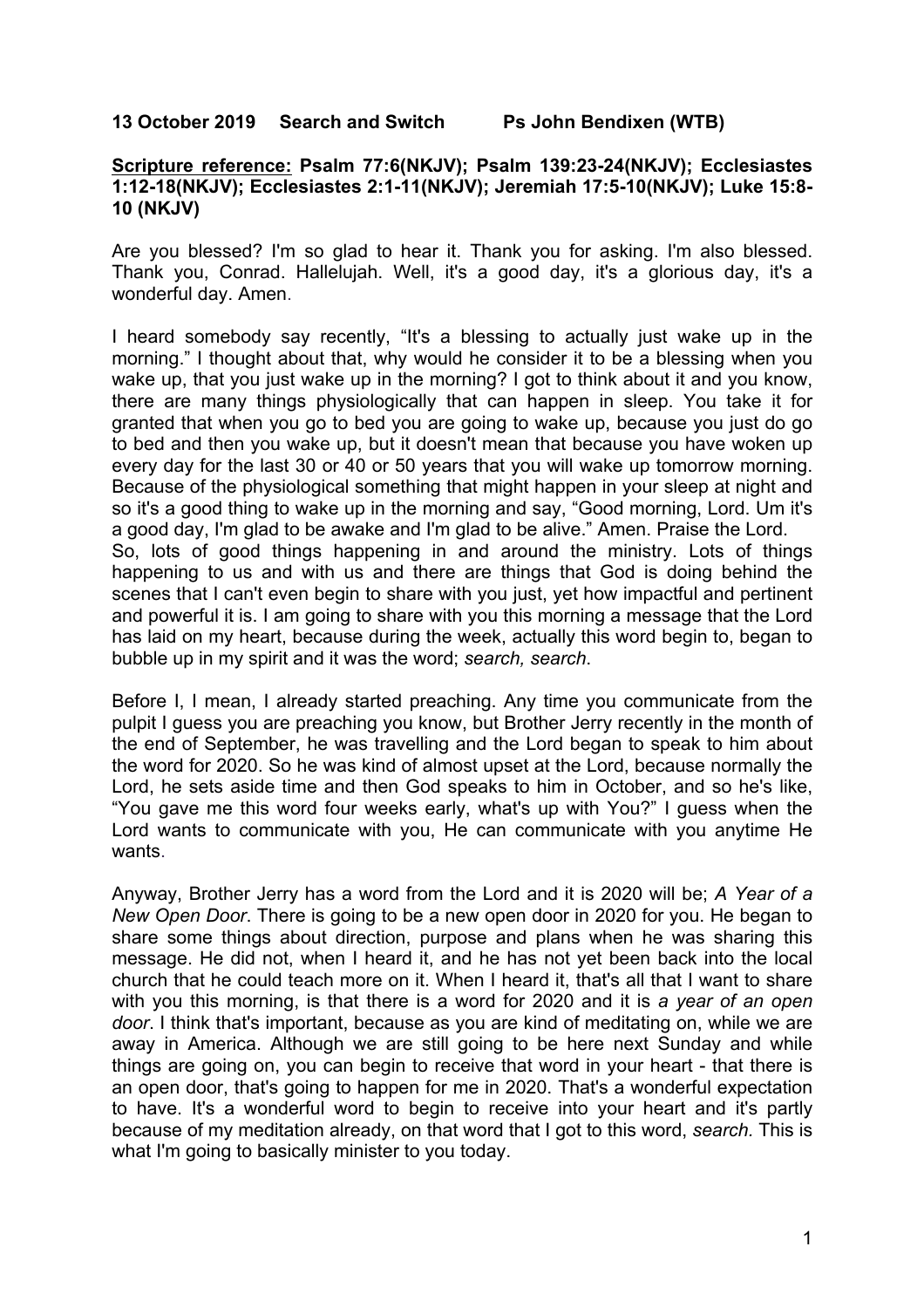I'm going to give you the dictionary meaning of the word *search*. So the verb of the word *search* is; *to find something by looking or otherwise seeking carefully and thoroughly*. It also means *to examine thoroughly in order to find something or someone*. So, if you are in the process of searching, it means you are trying to find something. It's not just a casual, just looking around. If you go into your house and you are heading for the kitchen and you go through the rest of your house into the kitchen, if you come through the front door. You are not looking for anything, you would be kind of just looking around the house until you go to the kitchen and then you may be looking for something in the kitchen, which might be in a cupboard somewhere. You might open a cupboard and you say, "Oh no, I didn't put it in there." You might go to the pantry or some other place, "Oh yes, I found what I'm looking for." That is kind of, you are searching but not really searching, you know. You are kind of just looking around, until you find something. This is worse word, *to search, is an examination, is to try and find something or someone by seeking carefully and thoroughly, an act of searching for someone or something*.

If you look in the thesaurus of the word, *searching* or *search* you will find the noun in the thesaurus is *to, hunt, look, probe, dig, rummage, route around and about as in looking for something, a quest, purpose, a pursuit of or seeking after*. If you read, searching for something it means, it means you are really looking for it, you are going to dig around, you are going to rummage, you are going to hunt, you are going to probe, you are going to look seriously. In all of these dictionary meanings that I looked up in the Word, there is this word that keeps coming out and it's the word *seek*. If you are seeking something it means; *to attempt to find something, an attempt or desire to obtain or achieve something or to seek someone or something, seek them out*.

Of course, to search is something different to research and I'm going to do this on purpose, because I'm going to show you from the scripture, the difference in the Word of God. If you are doing research, then you are doing the systematic investigation into and study of materials and sources in order to establish facts and new conclusions. So, if you are doing research, it's a systematic investigation into and the study of materials and resources, in order to establish facts and reach new conclusions. Research is about, I am going to investigate, I'm going to study, I'm going to go and look for different sources of materials, to come to a different conclusion that was reached before. So *research* and *search* is something very different.

Psalm 77 verse 6 says, <sup>6</sup>I call to remembrance my song in the night; I meditate **within my heart, And my spirit makes diligent search. (Psalm 77:6 NKJV)** I meditate within my heart and my spirit makes diligent search. Psalm 139 verse 23 says, **23Search me, O God, and know my heart; Try me, and know my anxieties; 24And see if there is any wicked way in me, And lead me in the way of everlasting. (Psalm 139:23-24 NKJV)** There is something that God has placed in every one of us, that I have observed. As I was meditating on ministering to you this morning, I have observed this, that it seems to be something of an instinct that is inside you and me that we are looking, searching for something from the day that we are born.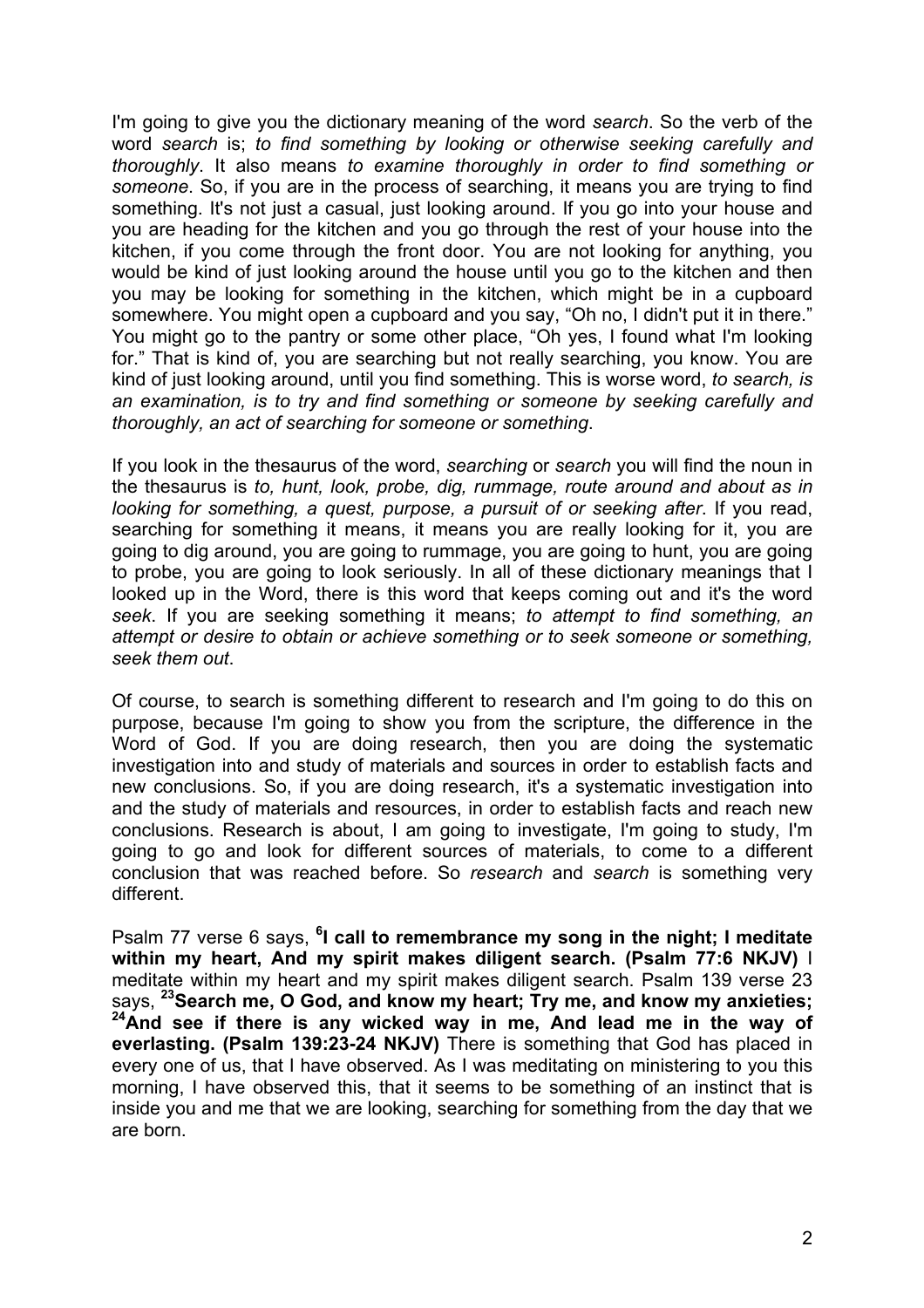I wasn't present of course, I was present with the birth of my own son and certainly when he was born, Sharon was determined that she was going to breastfeed him. It was the most amazing thing that when he was born, his instinct was to search for mom's boob. I mean, listen, this is natural stuff. Don't get freaked out at me here because of what I'm saying. It's an amazing thing if you watch a child that's just been born and they've never latched on before. Their mouth starts going like this [*gestures mouth movement*] and they are looking for the breast nipple. Right? I mean, they don't even know what it is. They don't even know that this is meant to feed them. I mean, what do they know? They are minutes old, but yet there is an instinct inside of them that searches; where's the source of my food? Where's the source of my sustenance, that's going to keep me alive?

It's immediate. It's immediate. I noticed that and sometimes, you know, we've had conversations, over the years how one of my sons were born and it was like, "Where's is? Where's it?" You know, [*gestures baby searching*], "Where's it? Where's it?" Then the other son, when he was born it was like, "Have a go, boy." "I think I'll doss first." He was kind of like, really cool about it and he wanted to just rest and, "Maybe later, mom," you know, kind of. Later he was sort of half of… "Ag, maybe later, you know." It took awhile for him to kind of get to the point where he latched on and he was really now searching for food, I guess, maybe, when the hunger kicked in. Who knows?

In his instinct, the one child's instinct was immediate; he was like, "Where is it?" The other child was like, "I'll get to it when I'm comfortable," kind of, "I'll wait." But what's real is that within in minutes or within a half an hour of being born, there was already something in them to search for the source. There was a search for the source. So, as I go about my life, I have watched people and I have been privileged at my age, I'm still very young.

Don't even, you know, don't even take that like a negative thing, but I have been around a few years. [*Laughs*.] I'm at that very good age of high energy and high wisdom. I mean, that's all I'm going to say about it; I'm at that really good age of high energy and high wisdom. Sometimes you have got lots of energy and no wisdom. Then when you get a bit older, you have lots of wisdom with less energy. I'm at the optimum age where I have got high energy and high wisdom. Praise the Lord.

I have observed different things about different people and certainly if I observe teenagers… Well, let's even go to little children as they are growing up and they are playing around the house. It's amazing how, they are instinctively begin to look for things. It would seem often to just irritate their parents. It's not like they want to irritate their parents, they think, but actually they do want to irritate their parents. It's hard to explain it. They just find things to do and they search for things to do and when they find that they do that stuff, mom and dad says, "No, no, no!" I mean, it happens quite regularly in any household that has kids, almost on a daily basis because they are looking for stuff and they do stuff and they do stuff, you know.

Especially if they've got a little bit of playtime. Inevitably playtime leads to something that somebody's doing that… "Hey! Wat maak julle? What are you doing?" It seems to be instinctive. There is already something in that child that's searching. Could I say; they are searching for boundaries or how to explore beyond boundaries. So, of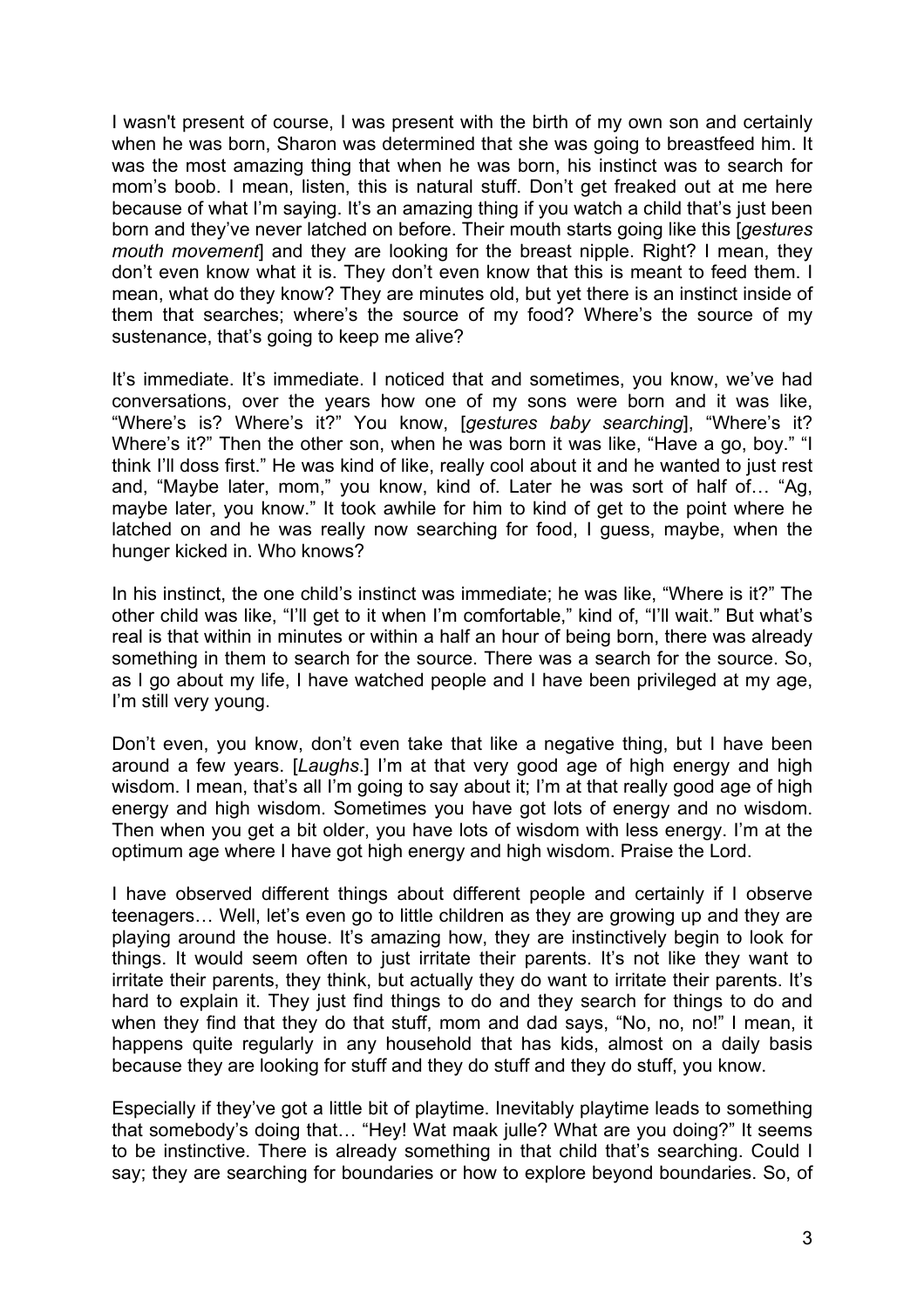course, if you search beyond boundaries that are set there by parents and each parent raises their children with different sets of boundaries, then when you step beyond the boundary there is action that must be taken. There seems to be this quest, this pursuit inside a child that wants to go and seek boundaries.

When they become teenagers, there is no question about it; their pursuit and their quest becomes about where they fit into the hierarchy of life. So, they are trying to find their identity. They are trying to find their limitations. They are trying to find how far they can push themselves and how far they can go with a particular thing. There is something that's going on inside of them and they are searching for. They are on a quest for it. There is a pursuit of it. There is a digging around. there is a rummaging around in life, can I put it.

Have you ever watched somebody rummaging around? For example, unfortunately, some people do that; to find plastic bottles and they resell them and people rummage around in trash cans to find bits of food and different things. Someone's junk is someone else's treasure, in that sense, you know. In order to find it, they rummage around and so that's taking things, throwing things away, digging deep in some instances and most often it is in dirty places.

You find that teenagers, they in particular, rummage around in many different things. they are searching for something. they are trying to find themselves. They are trying to find; what's my identity, where are my limitations and where am I allowed to break a limitation, so that I can express what my identity is? All the while, there is something happening inside of them. There is a search for something and certainly, if you are a teenager, you are not yet, certainly not in your early teens, I'd say 13 to 16, you are not in a place where you are thinking about your life plan and your life purpose and your life everything. If you are at the age of 13, 14, 15, I'd say you are not yet, you haven't been permitted to be a child because you shouldn't be thinking about that as a child. You should be permitted to play. I'm talking about… This is different conversation than let's say, "I want to be a fireman, daddy." You know what I'm saying? "I want to be a this. I want to be a that." I mean, have at it. I remember when I was that age I wanted to be a game ranger. Show me almost any young boy who'd never wanted, at some point, be a game ranger. Just because, if you are a game ranger you can get into the bush and live with the lions and leopards and the elephants and everything like that, you know. I only found out later, it's not quite like that.

There is something that is happening in a child and as they head into their later teens and their awareness of their social connectivity and their social order begins to increase. That awareness, and certainly society starts to put pressure on them, because at around 16, 17, 18 they are about to finish school and then this whole question comes about; what are you going to do next once you finish school? The searching gets elevated to a higher level and it becomes a serious internal quest, an internal looking and rummaging inside of your emotions. Perhaps rummaging in and around your gifts and your callings and your talents and I know that a lot of young people would go to some kind of specialist, person that does some kind of psychological evaluations to say, "Well, you are gifted in this area. You have these kind of basic, biases or talents or things that come easy to you to do."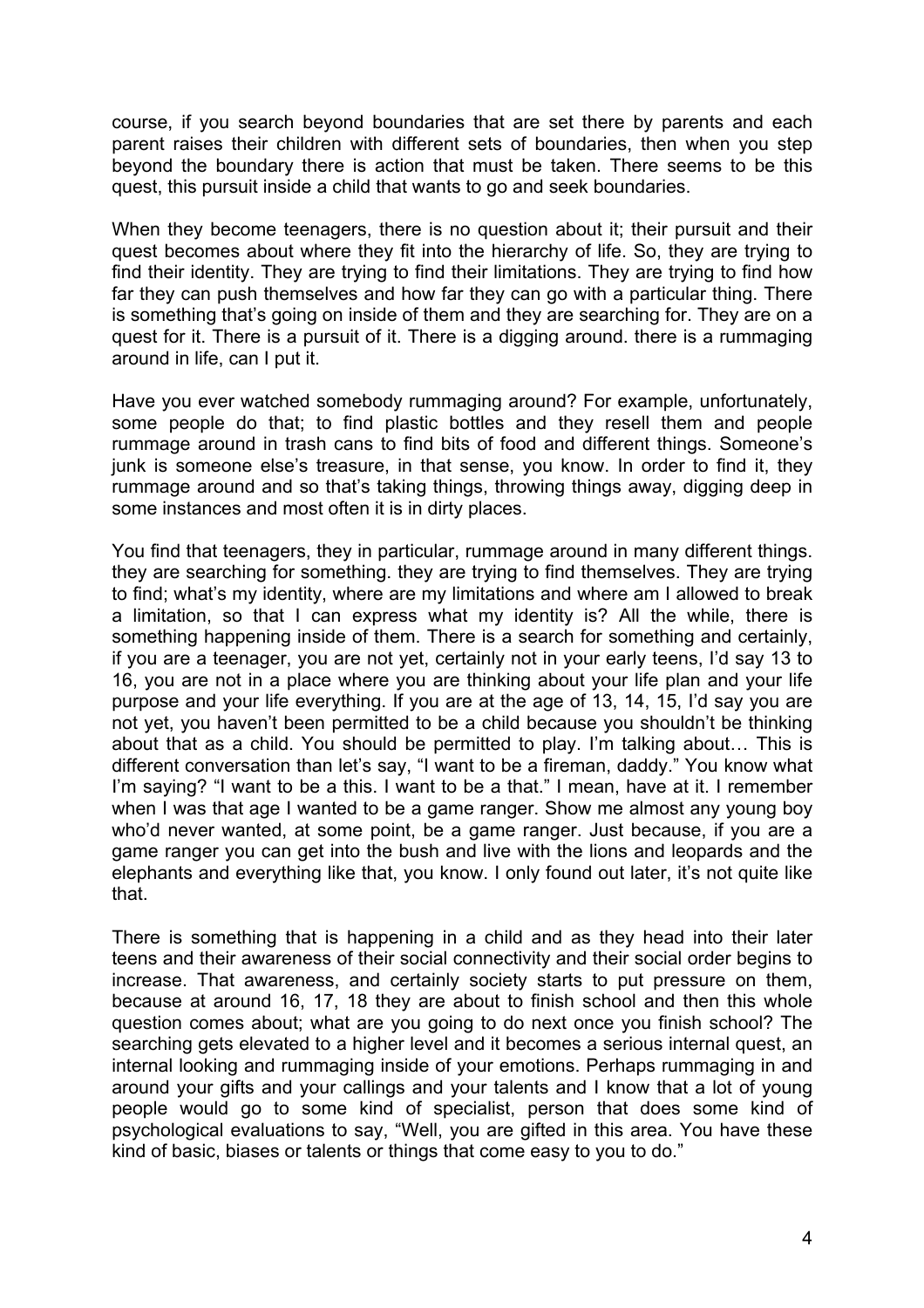I certainly did that one year, before one of my management promotions that I got. My company wanted to affirm that I was indeed management material, I suppose. They sent me on one of these extensive tests and I remember sitting down with an educational industrial psychologist and he talked to me for three hours after I did this test, you know. They decided that… it turned out that I could do one of three things; I could either be in sales or I could be a lawyer or I could be a preacher. In my life I have been two of the three. Amen. Some might even say that the more you study the Word, you are studying the law of God, which would put me squarely into the third place, where I study the law of God.

Anyway, I did not need them to tell me that, my heart was already telling me that. However, you find yourself in a place where you start to rummage. Emotionally, you start to dig, and you sort of go into those places of your life, where roots have been established and you try and find out, "What did that root mean? And where did this root take me? It's established me in, in my life and so what are the things that have caused me to be established with this in my life?"

So, certainly, if you are a teenager, that becomes a very heightened experience and, and there is this tug of war that happens, where people that are older, more educated and your parents or, and parents in a child's life, want to have quite a lot to say about what the child does. They understand that this teenager, 16, 17, 18, isn't really equipped to make a lifelong decision about what they are going to be doing. At the same time, there is this conversation that's happening, that says; Well, you don't want to lose too much time deciding in other words; you don't have the time to get older and more mature because when you get to that point, you have already lost a couple of years and you don't want to lose years, so that you do what you want to do. So there is this searching that's going on, right?

I have also discovered that when you become an adult and let's say for example; your circumstances prevented you from being able to go and study, and your circumstances prevented you from being able to pursue something that you really want to pursue. All that you had to do, and all you could do was go and work and try and find a job, and earn a living maybe to help yourself and help your family. Let's just say that, for a moment.

That doesn't change, so even if those are your circumstances that doesn't change the fact that there is still searching going on inside of you. I would go so far as to say that internally your searching is actually heightened, because now you realise your circumstances haven't been able to provide choices for you. So, you are always wondering, what could have happened if I had more choices? If you are wondering about what could have happened, if I had more choices, then sometimes that need to fill that quest or that internal pursuit that is happening inside of you, gets heightened.

I have found this about adults, sometimes it starts when your teenagers, but definitely I have discovered this in young adults in particular. When they are in their early twenties, they begin to pursue things in life that they think are in their control. They can exercise options to search, so what they try and do, they try and extend their option to; well, I will drink alcohol for example, because now it's in my control and I will search what options alcohol can give me in terms of the enjoyment and just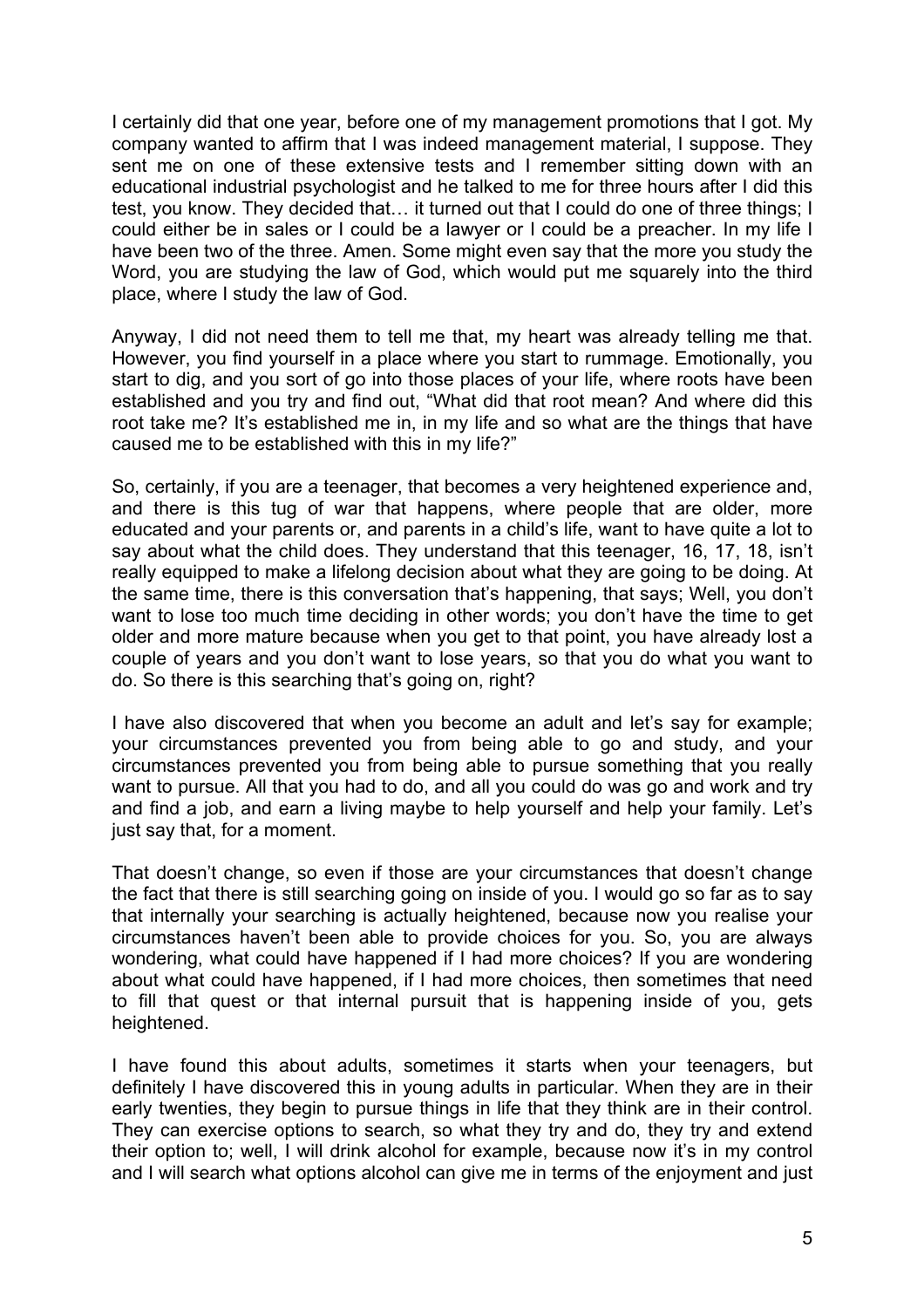doing things in life that I want to do. Sometimes it will include drugs. Sometimes it will include sexual behaviour patterns. Sometimes it might include anger and violence.

There are different things young adults will do to express themselves. There is a new modern-day trend that is, I'd say it's better than most let's put it that way, but it certainly doesn't make it good. One of those trends is, there is a younger generation that's growing up that is very sporty orientated and very fitness orientated and they want to really look after their bodies. Well, that doesn't make it, doesn't make it any different to experimenting with alcohol and drugs. It's just a healthier form of experimentation, of; what do I want to become, what am I looking for? I'm searching for something that can be meaningful in my life that I can pursue.

Then you find that people sometimes find a place that they have a job and maybe they find some joy and satisfaction in their job. They begin to give themselves more and more time to their job, so that they can build a career, and they start to find that in the search for, looking for something in their life, they find that; if I can pursue my career and I can make money, then I can control more of my future. They give themselves completely to pursuing a career or pursuing making money, so that they can find a place where this thing that's inside of them that's making them search.

I guess this is the quest that happens in every person. When we are living on earth as a human being, we tend to find that our lifestyle and the encounters that we have in life, tend to be very average, most of the time. Please bear with me. Inside of ourselves, we are designed to press for the extraordinary. We are all designed and created as human beings, not to settle for the ordinary, but to press for the extraordinary. I want to say that internally we are also designed, because the Bible says so, that God has put eternity in our hearts. That's not just Christians, that's everybody that is ever born. He's put eternity in your heart and the reason He has put eternity in your heart is, so that this quest that you have, this desire, the searching will lead you to Jesus. It will lead you to God.

When you come to God, when you come to find Him, then in your finding Him, you find all of your answers. All of your answers are found in there, whether you are a little child, whether you are a teenager, whether you are a young adult or whether you are an older person. All of your searching is found in Him.

Which is why I can comfortably say, money cannot fill that hole, status and power in a community cannot fill that hole, there is no relationship on earth that can fill that hole. I don't care how good your marriage is. I don't care how good your friendship is with your best friend, who may not be your married best friend. That friendship cannot fulfil that hole, that is always searching for something, because God has put that hole in every one of us to search for Him, because He is the only one that can fill it. Amen.

I have become, in my observation, I have observed that many people, even Christians, many Christians, and for a moment I am just going to talk about Christians. I want to say I have observed Christians searching for things. Inside the church, they seek for some kind of status in the church; they seek for some kind of visibility in the church. Certainly I grew up in a church where, to stand in the pulpit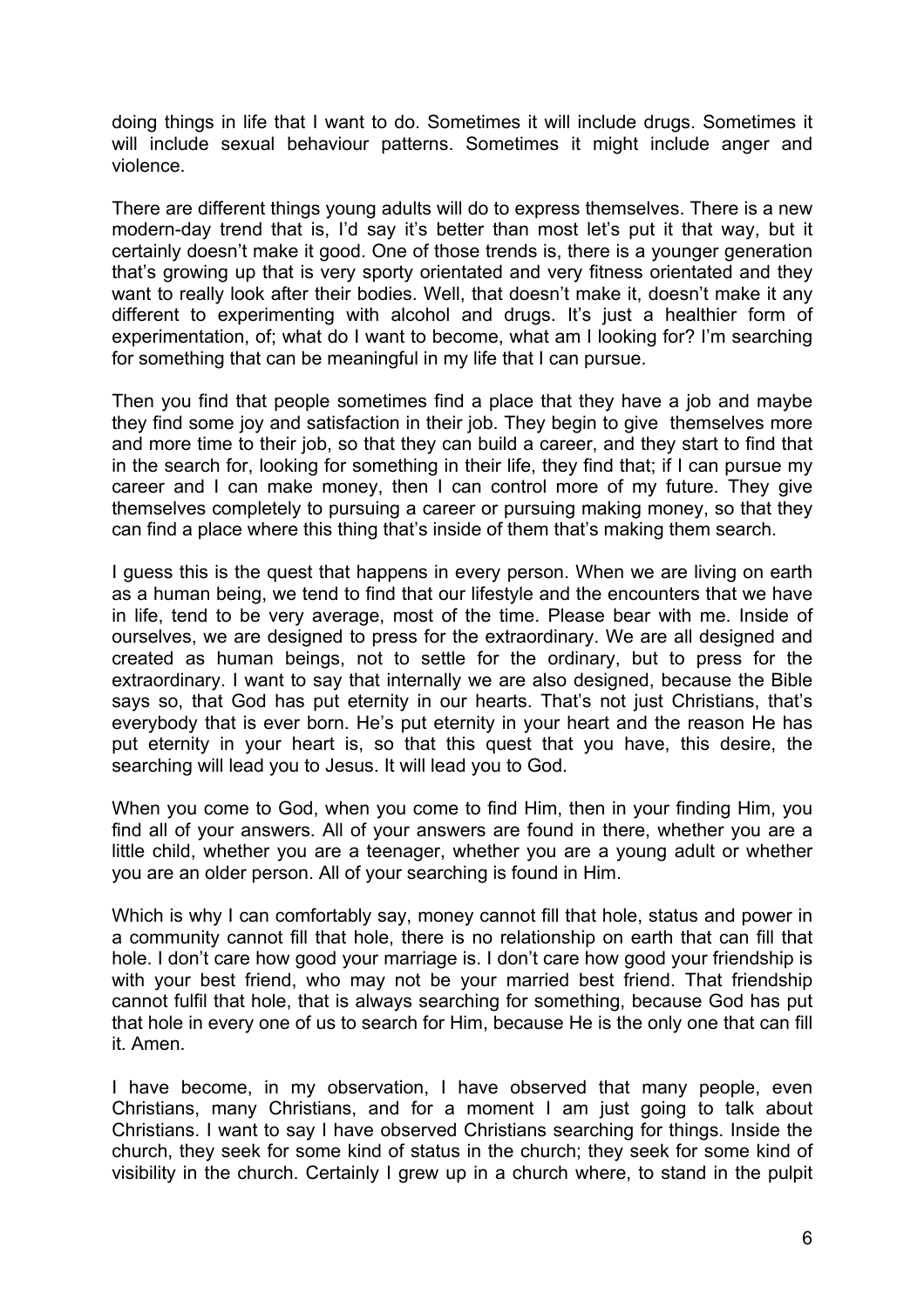and to preach from the pulpit was considered to be a very hallowed thing and a very high status. Something to really try and obtain for yourself. Well, you know, I have observed this, not just because the previous church that I attended had so many tens of thousands of people in the church and because the organisation structure was very hierarchical and was very dominated from the top.

I have been in church my whole life and even with denominational churches, where councils run the church. Still, the pulpit is something that people want to obtain for themselves; they want to have a profile. If they can not be in the pulpit, they want to control what comes from the pulpit. Those people that have been in the dominations, tell me I'm wrong? I'm telling you, there are elders, *ouderlinge*, the church board, *kerkraad*, and they will call the *Dominee* or the Pastor in and say, "Listen, for the next six months or three weeks or whatever, we think you should be talking about this subject". "Why?" "Well we think people need you to talk on this subject and because we represent the people we will come and tell you what you should be preaching." Am I right?

The whole thing about it is, if you can't find yourself in the pulpit then you want to control what comes from the pulpit. There is something about the pulpit, that in church, people sort of want to be in the pulpit. I have seen many people leave churches, because the Pastor didn't recognize their gifting, the Pastor didn't recognize their efforts, and the Pastor didn't recognize the amount of time they did certain things and so because the Pastor didn't recognize them, they leave. They go to another church where they think they can be, that they will go and be able to use their gifts there. It's a bit like this.

I have been married to this girl for 38 years, nearly 39 years in a few months. There is a few things we know about each other. There are a few things that we know about each other that nobody else knows about each other. If I ever got dissatisfied with what was happening between us, and that'll never happen, but I'm just using this as an example. If I have got dissatisfied, I might want to take myself off to another relationship and go and present myself to someone else. Because I'm tired of not getting what I want here, so I must go and look for something else, something somewhere else.

Well, part of the reason that happens is because of the long time we have spent with each other, we know stuff about each other. When you start a new relationship, you don't know that about each other. So everything feels so fresh, it feels so new, it feels so vibrant, it feels so, heightened sense of energies. Meantime, that's not the reason, that's not the way that you can live relationships. When you really begin to live in a relationship, it's not that you have lost your vibrancy or you have lost your energies or you have lost your things here. It's about how you work keep working with things inside of your relationship that can keep renewing it, keep it vibrant and keep it strong.

Now, that's easy to say, it's not so easy to do. I will go so far as to say, there are many people that try to do that, but without God in their relationship they can't, they don't know how to do that. They will try and use drugs and they will try and use alcohol, they will try and use the money. They will try and use all kinds of things of adventures to go places in the world to keep it fresh and vibrant, but even that doesn't satisfy it.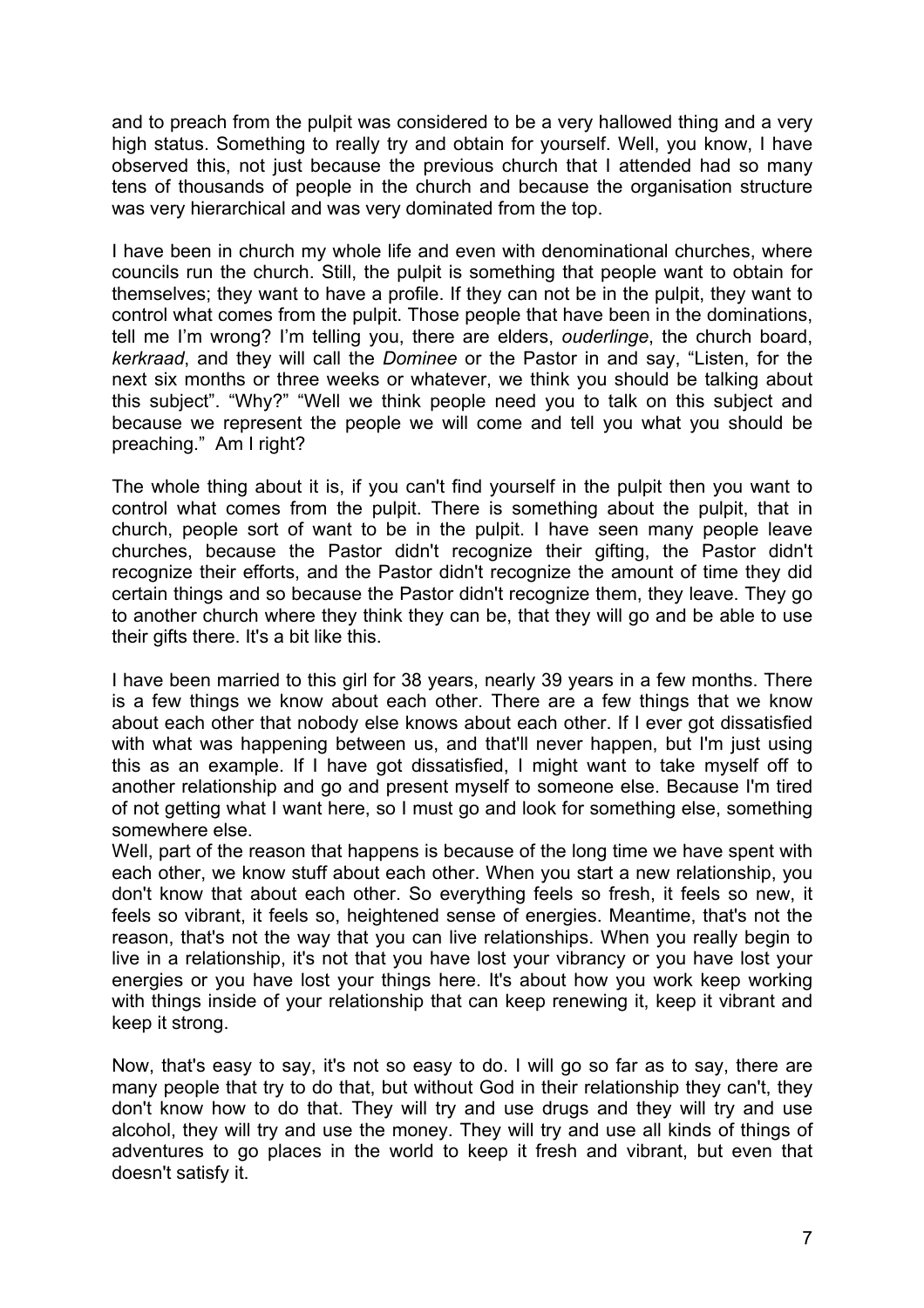The point I'm really trying to make is that I have even found that people inside a church organization begin to say, "Well, you know, I'm a little bit tired of what's going on in this church and I'm not recognized enough in this church. I don't feel this way and so there is got to be something better for me somewhere else." Right?

There is something going inside of you that is searching for something. It's there from the day you are born and as you sit in this church service today, it's in you. It's searching for, it's looking for, its there is some inside of you that wants to dig around. There is something that wants to rummage through opportunities, rummage through new experiences and rummage and keep, because there is something inside of you that wants to keep looking. At the same time, please hear me out, at the same time you want to do that, but you are not sure how much of your comfort zone you want to rock. So, it's like I want to stay comfortable, but I want to rummage a bit. I want to stay comfortable, what I want to dig around a bit. I want to stay comfortable, but I want to find different ways of expressing myself. Am I talking to the right people this morning?

Ecclesiastes Chapter 1 verse 12, this is King Solomon speaking **12I, the Preacher, was king over Israel in Jerusalem. 13And I set my heart to seek and search out by wisdom concerning all that is done under heaven; this burdensome task God has given to the sons of man,** or of man, **by which they may be exercised. 14I have seen all the works that are done under the sun; and indeed, all is vanity and grasping for the wind.15What is crooked cannot be made straight, And what is lacking cannot be numbered.16I communed with my heart, saying, "Look, I have attained greatness, and have gained more wisdom than all who were before me in Jerusalem. My heart has understood great wisdom and knowledge." 17And I set my heart to know wisdom and to know madness and folly. I perceived that this also is grasping for the wind.18for in much wisdom is much grief, and he who increases knowledge increases sorrow**. **(Ecclesiastes 1:12-18 NKJV)** 

It's quite an interesting passage of Scripture this and certainly we know that Solomon was the wisest man that certainly was around in his day. God asked him the question, "You can choose wealth or wisdom, which one do you want, when you become King of Israel?" As he was becoming King of Israel and Solomon said, "Well I'll choose wisdom." God made him wealthy, with the wisdom. Well, actually the Lord asked him, "What do you want?" and he chose wisdom.

I am going to move on to chapter two, <sup>1</sup>I said in my heart, "Come now, I will test **you with mirth; therefore enjoy pleasure"; but surely, this also was vanity. <sup>2</sup> I**  said of laughter—"Madness!" and of mirth, "What does it accomplish?" <sup>3</sup>I **searched in my heart how to gratify my flesh with wine, while guiding my heart with wisdom, and how to lay hold on folly, till I might see what was good for the sons of men to do under heaven all the days of their lives. (Ecclesiastes 2:1-3 NKJV)** 

So, here's a man who is the King, and yet there is a searching going on in his heart to find out what is the meaning of everything and anything and everything. He has such an insight into life and all of the doings of men, and all of the workings of men, and all of the business of men, he has such an insight into it, that he even wanted to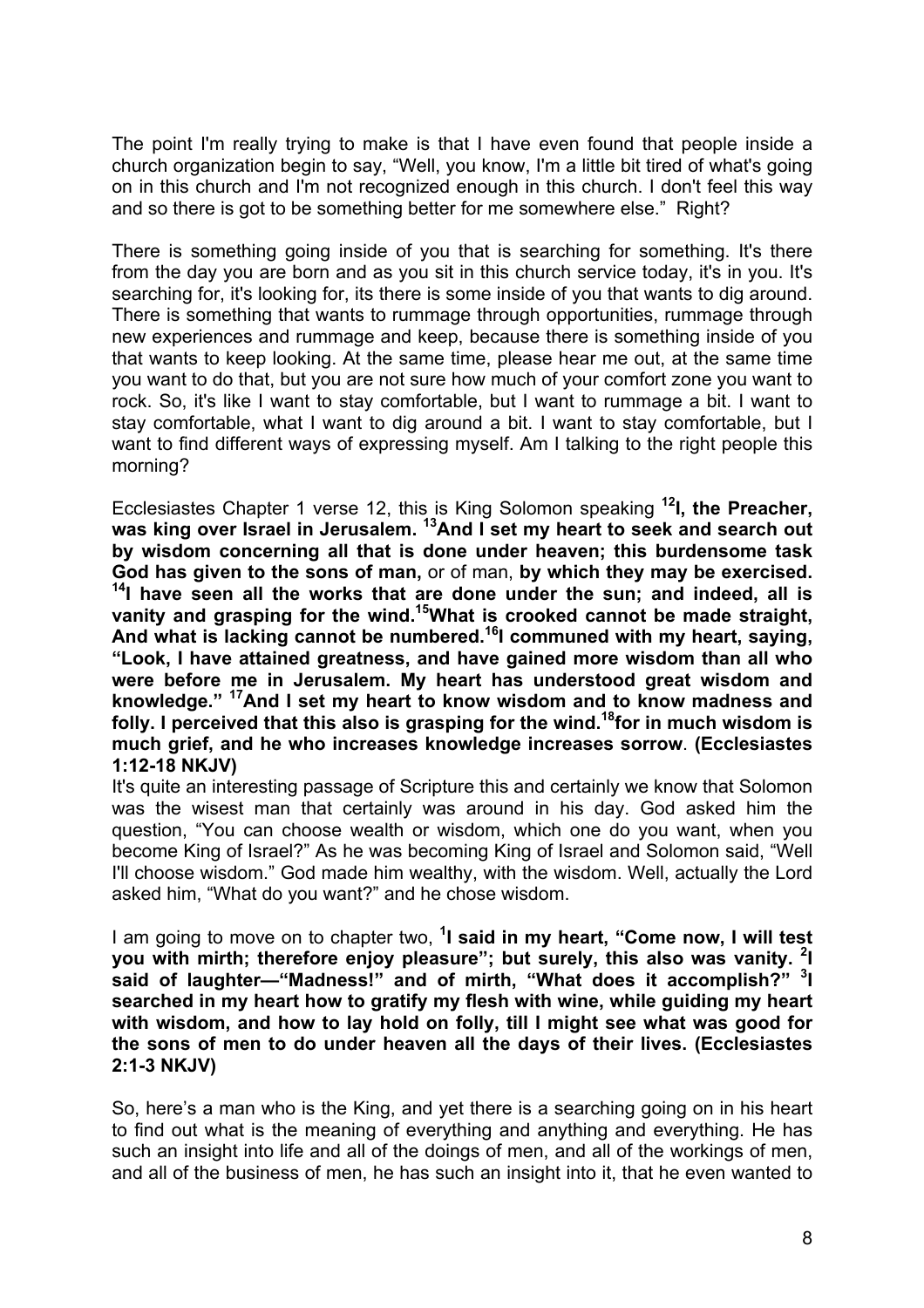understand stupidity and folly. So that, in his understanding of stupidity and folly, he might understand what it was that made men choose stupidity and folly, so that he could counsel them not to choose stupidity and folly. How does the wise men actually choose, I mean how does he get to understand folly? He couldn't, but he even wanted to try to understand it.

**4 I made my works great; I built myself houses, and planted myself vineyards. <sup>5</sup> I made myself gardens and orchards, and I planted all kinds of fruit trees in them. <sup>6</sup> I made myself water pools from which to water the growing trees of the grove. <sup>7</sup> I acquired male and female servants, and had servants born in my house. Yes, I had greater possessions of herds and flocks than all who were in Jerusalem before me. <sup>8</sup> I also gathered for myself silver and gold and the special treasures of kings and of the provinces. I acquired male and female singers, the delights of the sons of men, and musical instruments of all kinds. 9 So I became great and excelled more than all who were before me in Jerusalem. Also my wisdom remained with me. (Ecclesiastes 2:4-9 NKJV)**

He didn't lose his head to all of these things that he acquired, he understood in the overall scheme of things that these things are all vanity and have no real meaning, and there is no real value to them, even though you own them. **10Whatever my eyes desired I did not keep from them. I did not withhold my heart from any pleasure, For my heart rejoiced in all my labour;....** didn't sound that he was labouring much. What was his labouring about? What is this labour that he is talking about, it was the exercising of his wisdom that was managing his wealth, but he was managing his delight in his wealth, he was managing his happiness, his laughter, he was managing his, everything that was about him, he was labouring to understand and to keep all of this knowledge to help him more with understanding. ...**And this**  was my reward from all my labour.<sup>11</sup>Then I looked on all the works that my **hands had done and on the labour in which I had toiled; And indeed all was vanity and grasping for the wind. There was no profit under the sun." (Ecclesiastes 2:9-11 NKJV)**

At the end of this book, Solomon concludes one thing, at the end of all of his deliberating and debating and searching, and using this extreme amount of wisdom that God had given him, he says, "There is only one thing that is important, that is to fear God and live. Fear God and live." How did, why did all of this belaboured debating and thought process and understanding, how did he get to this conclusion and why did he feel he had a necessity to go through all of this stuff?

Well, here's the way I see it. God put in his heart, as he put in all our hearts to search, to look for something to fill you and so when He, when God said I'm going to give wisdom, how did someone who had a normal average human education, let's call it the very best human education. How did someone who had the very best human education, get to receive the wisdom of God? Well, surely the Holy Spirit come upon him and imparted a super capability, that would allow him to see things beyond anything in the natural. You can imagine, I mean, the famous thing that Solomon did, is that one of the famous councils that he ever did as a king, is the famous story of two women, who had a dispute of one child.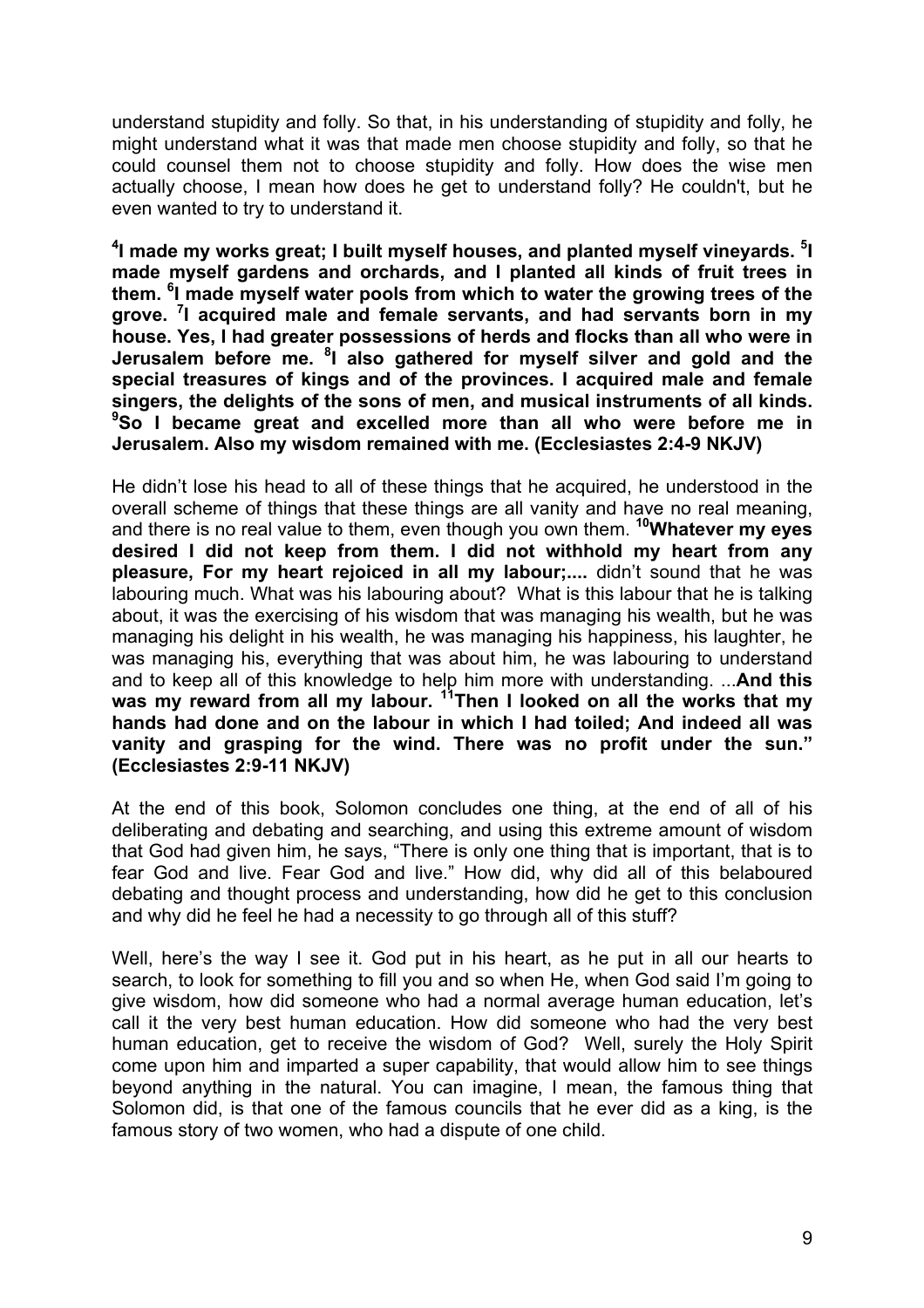This was in the courts of the king's purview, you know to judge on whose child it is. This one woman said, "It is my child" and the other woman said, "No but it is my child." They were standing in front of the king and he says, "I'll tell you what I'll do," he says "I'm going to cut this kid in half and I will give you each half of one." The one woman said, "That is okay." The other one said, "No, no, she can have it. She can have the kid." He said, "I will give you the child, because a real mother would never want harm to come to her child".

In our modern day world, they would say, "Duh, anybody could think that out." No, not really. He was famous for some decisions that he made in life that were just smart. Just the way he interrogated people and things in the way that he could. I am just wanting you to understand that Solomon, wasn't just intelligent, he wasn't just well-educated, he wasn't just smart, he was God Smart. He was God intelligent, he was God understanding things, and when he received this ability to perceive things and to observe things, and understand things and accumulate information and process information and then come to the right conclusion. You know nowadays, we might have information and we are not sure whether we have come to the right conclusion or not. So, we phone a lawyer, we phone an accountant, we phone a doctor. We might go phone someone who's specialist and say, "Listen, this is what I think, what do you say?" He didn't have those guys to turn to. He was the smartest guy in the land.

How did he know where he was coming to the right conclusion about anything? Well, it was the wisdom of God on him, that was leading him in his searching to come to the conclusions. There is a confidence about that, that is beyond anything that we have in our modern day, today. His confidence was that God had imparted it to him, a part of God's ability, that he could exercise on the earth, called wisdom. So, now I encourage you to go and read the book of Proverbs and see what the book, what it says about wisdom. That wisdom is, its beauty is beyond anything that you can see, the pearls, silver and gold. Wisdom, is the greatest thing that you could obtain. Why, because wisdom is the understanding of God and it is the understanding of things on the earth, that God wants you to understand and see things in a certain way, Amen.

Praise the Lord. I have much more to say about this subject, because when you leave here today, you are going to become aware, that just because you get older, doesn't mean that you can switch the searching button off in your heart. You can be 70, 80 years old and there is still something inside of you, that is reaching out your searching for something. The good news, that I have for you today, is that God placed that search engine in you, and it is not called Google. God has placed that search engine in you, because He is wanting you to search for Him. He's wanting you to search for Him.

Jeremiah 17 verse 5, **<sup>5</sup> Thus says the Lord: "Cursed is the man who trusts in man".** Hey, I'm a man, **<sup>5</sup> Cursed is the man who trusts in man (Jeremiah 17:5 NKJV)**, if I trust in myself then I can't be blessed. **Cursed is the man who trusts in himself,** but also cursed is a man who trusts in another man, because if your trust is in another man, he will let you down.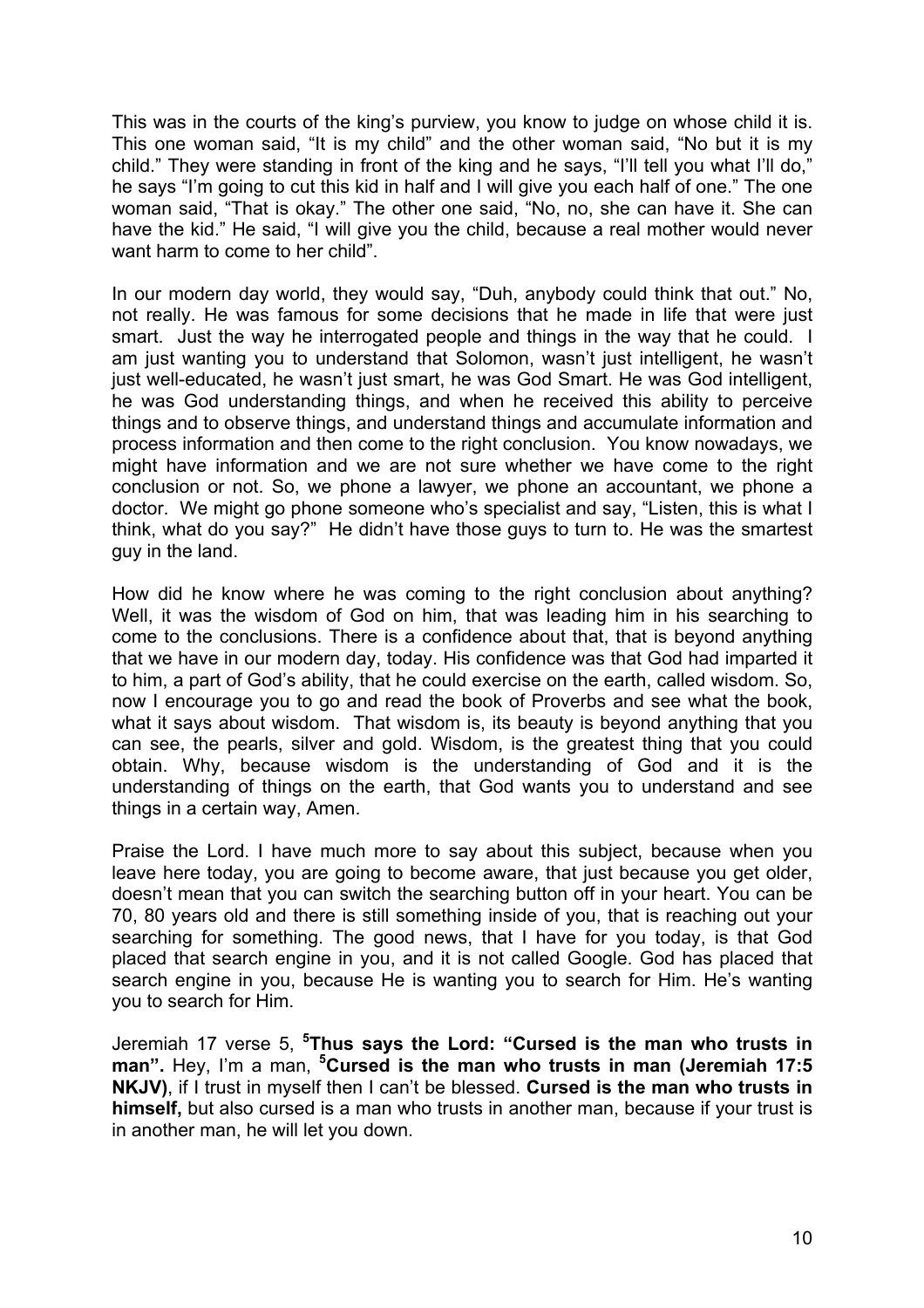As much as I live my life in the Word of God and I live my life with the Word of God, the chances are, if you start to trust in me, somewhere along the line that expectation, I am going to fail you. When I do not meet your expectation for whatever reason then, one of us is going to probably decide that this relationship is not working.

Unfortunately, and that is why I always say's from this pulpit, you should not even take the words that I say from the Bible as the gospel. You should go to the Bible and study the Bible and find those Words as the gospel. I study the Word and I endeavour to do the very best that I can to represent God correctly, and to give you messages that are well researched and well-studied and give a whole perspective. A whole perspective of the whole of the way God would think about a subject. Ultimately Jesus is the only one that actually will never fail you. The Father and the Holy Spirit.

**5"Cursed is the man who trusts in man and makes flesh his strength, ... (Jeremiah 17:5 NKJV)** In other words, anything you produced by yourself, if you make that your strength, that's not where your blessing lies. ….**Whose heart departs from the Lord.** You see because, if you are in a search pattern, that is searching for something in this natural world to fill your heart, then your ways depart from God. God designed the search engine inside of you, to seek for Him.

The more you try and buy things, accumulate more wealth, accumulate achievements, accumulate passions, where you actually fill your life with many things that make you happy. If it's not God that's pleasing you, first and foremost, then you never are going to find a real peace and a real joy.

**<sup>6</sup> For he shall be like a shrub in the desert, And shall not see when good comes, …..** because this person depends on himself, and depends on men, he's not even going to see when good comes to him when God is bringing good to him. Because he depends on himself so he says, "Well, I'm I can't depend on God I'm depending on myself." So when God brings good to him he won't even recognize it. This is what this scripture says. **<sup>6</sup>** ...**But shall inhabit the parched places in the wilderness,** *In* **a salt land** *which is* **not inhabited. <sup>7</sup> Blessed** *is* **the man who trusts in the LORD, And whose hope is the LORD. <sup>8</sup> For he shall be like a tree planted by the waters, Which spreads out its roots by the river, And will not fear when heat comes; But its leaf will be green, And will not be anxious in the year of drought, Nor will cease from yielding fruit. <sup>9</sup> The heart** *is* **deceitful above all** *things,* **And desperately wicked; Who can know it? (Jeremiah 17:5-9 NKJV)** I have heard someone say this, that the mind justifies what the heart is already chosen. So, if you find that your heart doesn't want to do something that God told you to do, you are going to find a mental reason to justify what your heart's chosen. When you give yourself over to God, and your heart chooses God you will find amazingly, how your mind begins to change in what you justify.

You will find, that what you do in life, is always going to be something where your heart is exposed. What people try and do, is they are try and do a lot of what they do, behind closed doors. So that they can't give, that other people see what their heart is exposed. I'm preaching really good today.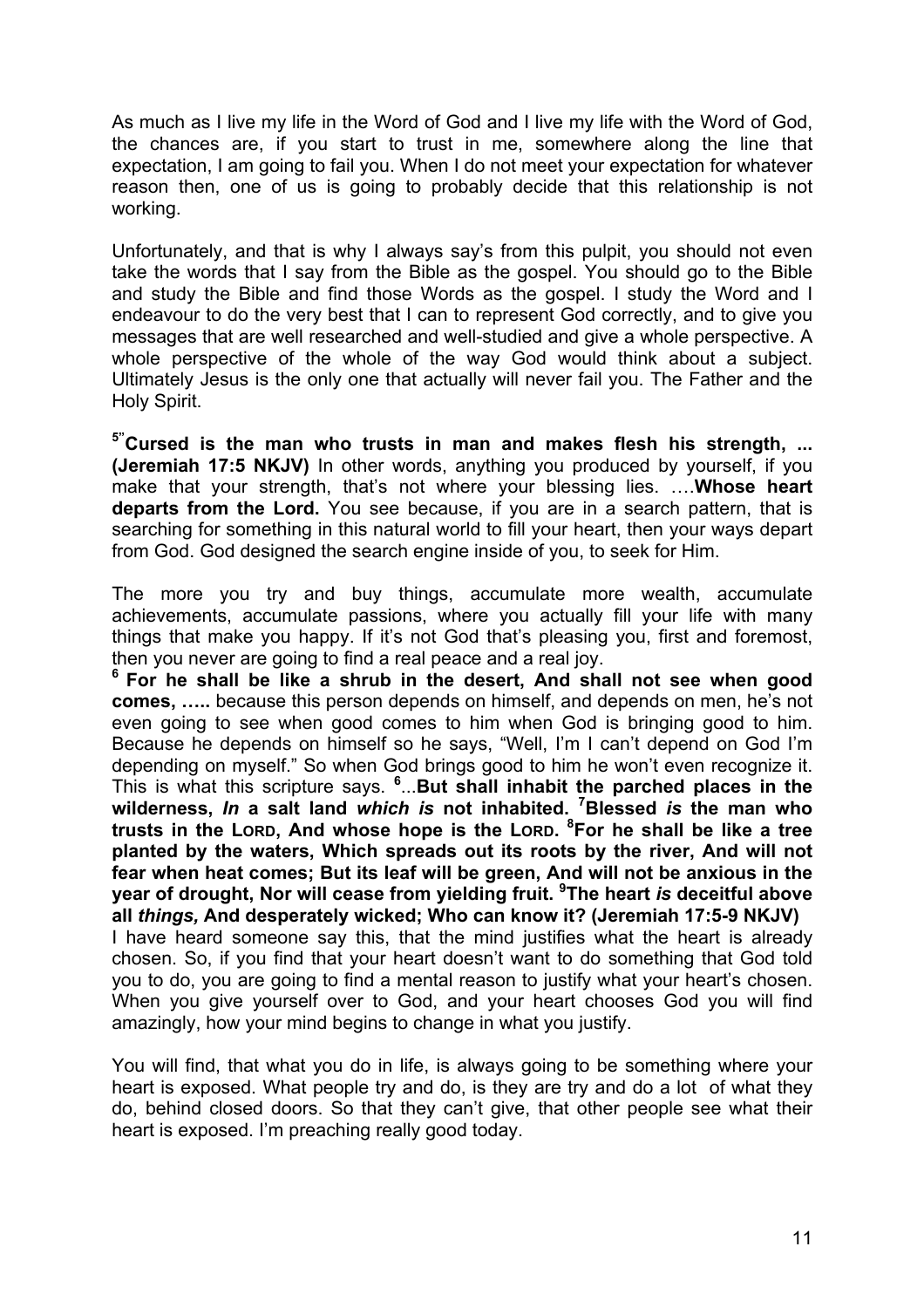Verse 10, <sup>10</sup>**I**, the Lorp, search the heart, *I* test the mind, Even to give every man **according to his ways, According to the fruit of his doings. (Jeremiah 17:10 NKJV)** Praise the Lord.

I'm going to read one more Scripture and then I'm done for today. The title of my message is *Search and Switch.* Sounds a bit like a cellphone advert. *Search and Switch,* you know, actually, ja, anyway. Luke chapter 15 verse 8 **<sup>8</sup> Or what woman, having ten silver coins, if she loses one coin, does not light a lamp, sweep the house, and search carefully until she finds** *it?* **<sup>9</sup> And when she has found** *it,* **she calls** *her* **friends and neighbors together, saying, 'Rejoice with me, for I have found the piece which I lost!' 10Likewise, I say to you, there is joy in the presence of the angels of God over one sinner who repents. (Luke 15:8-10 NKJV)** That will tell you right there, that God has connected the search engine that's inside of you to search for Him. When you get to the point where you say, "Hey, I have had enough of searching for mine, for the things in life. I have searched for it here, I have searched for it there. I have tried this and I have tried that, and I have tried to excel and I have searched everywhere." When the time comes to switch, then you switch to God and you say, "Alright God, I'm going to search for You now and I'm going to find You."

I have got many more Scriptures and I have a sense that the Lord wants me to keep ministering on this for some weeks to come. Even when I come back from America. Even the open door, you are going to need to have searched for God in the year ahead, to find out where's the open door, that's opening for you.

Brother Jerry was, when he preached this message on the *Open Door,* is going to open for you in 2020. He said also, but don't forget that we are still living in the year of Marvels and Wonders and Manifestations of the Greatness of our God. I will tell you, one of the things that he declared when he was here with us, was that God is going to speed things up and He is going to do in one year, what He what should have would have taken 10 years to do.

Then Sharon and I have been, Pastor Sharon and I have been having this conversation, because suddenly we find ourselves in a completely different frame of mind. Suddenly there are so many things that we have accomplished in the ministry, in the space of a year. Haven't we? You know, in the space of this, in the space of this year, going from here 12 months back. In the space of this year, we've launched the music album which I have been trying to do for 20 years. We had our first music album.

We had been preparing ourselves because there was something inside of me that we got to have more of a digital presence, and now we are on TBN three days a week. Watch this space it's going to become a lot more. I had a conversation, I had a conversation this week, it's going to become more. There are many things that are beginning to happen. Many things that are there are just exploding and happening all over the place. Just things that are opening to us. Opportunities, things that are happening.

Can I share with you, some revelation the Lord gave me? Remember, I planted seed, into Brother Jerry's life? To strike the ground seven times? Yes? You remember that? So, one of that was for Aviation/Transportation.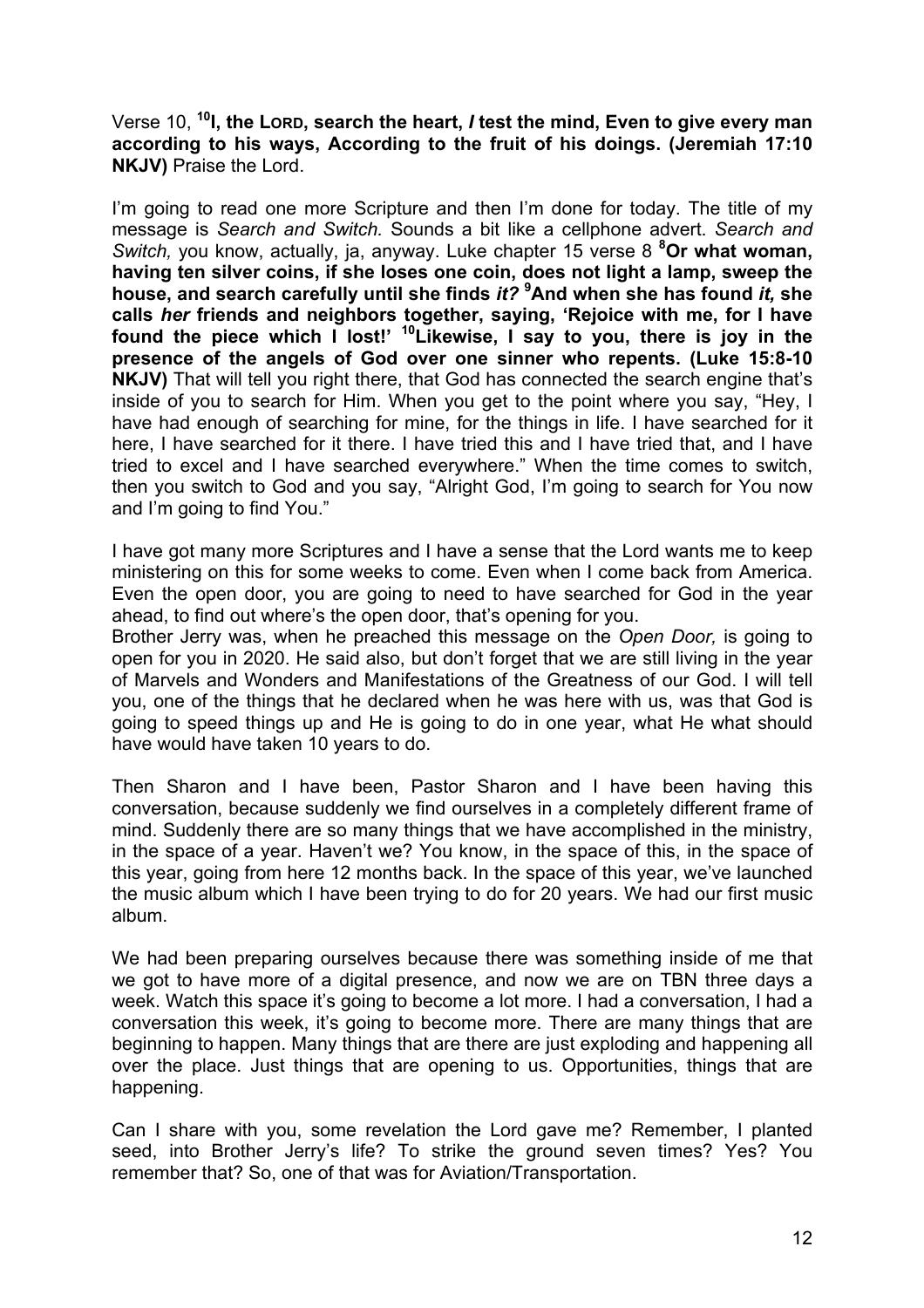I'm going through the Scriptures to make confessions and as I'm going through my declarations of the Word of God, that is about transportation, because the Word of God is going to be my guide. I said, "Ok Lord, show me how Jesus went about acquiring transportation needs." Transportation. The Lord said to me, He said, "Jesus always knew what transport to use, to get Him to the right place at the right time." So I said, "Well, I would have kind of assumed that." He said, "Don't, think about this carefully." I'm having this conversation with the Lord. He said, "Whenever Jesus needed a mode of transport, He always had it and it was always the perfect mode of transport for what He needed to do and what His disciples needed to do with Him"

So He said, "A lot of times when He needed a boat, there was a boat." The disciples and He would get in a boat and there would go across the water, because that was the most convenient, best time for Him to get where He needed to be and exactly the right time where God wanted Him to be at that time. So, actually taking transportation just by itself, is not a matter of well I think I believe God for a new car. It's not a, well it's not, it's become more for me now, as I have meditated on this. I need the right transport, to get me to the right place, at the right time.

One day Jesus sends the disciples across the water, to get to the other side, and He finds Himself in a place, because of His time with God, the Father, that there is not a boat. Or certainly nobody would give Him a boat to sail Him across the water. So, He just walked. Please hear me; one of His modes of transport was walking. Why was walking important? Well, it's what most people did at the time, but walking also gave Him time to walk amongst the crowd, to heal the sick, to bring deliverance to those that are captive. It also gave Him chance to teach His disciples, because walking was an important mode of transport because there were things He needed to do, while He was walking.

He is used to walking, so He says, well there is no boats, I'll just walk. Say, just like I walk on land, I'm just going to walk as though there was no water. As He just walked off the land, He walked into the water, because I need to get to where My disciples are, they happen to be on the water.

That's a level of supernatural transportation, that we haven't tapped into yet. Then when the day was coming when the Passover was coming and they were going to crucify Jesus He needed a donkey. He needed to come into town on a donkey, because there was something that was going to happen, which was a prophetic declaration. It was part of prophecy being fulfilled, where He would come in on a donkey and they were going to praise Him, and throw things on Him, before His feet. He says to His disciples*, "Go to a house, there you will find a colt and untie him and bring him to Me."* They ask Him a question and they say, *"Well, what if the owner asks who's, about the donkey?"* He says, *"Just tell him, the Master has need of it."* Well how does he know who the Master is? Supernatural understanding, where God would reveal it to that man; or at the very least, where God would put a constraint on his heart and say, *"These guys are not stealing, they just need the donkey."* Because Jesus needed the transport. Hallo?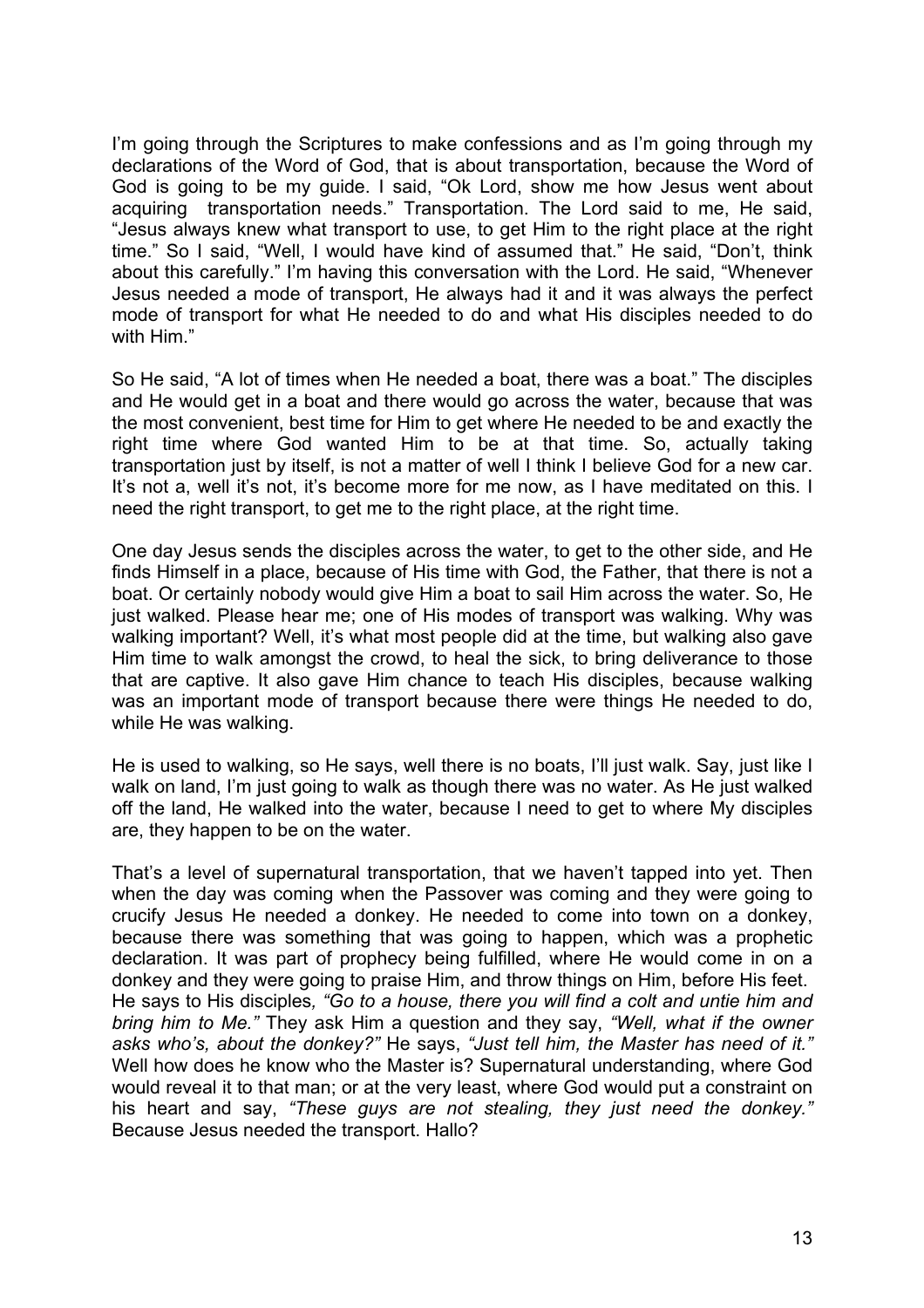You understand, that as things are happening. As I was going about my business, I was offered a S500 Mercedes-Benz, that's ten years old at a price of a Toyota Corolla. Someone will say, but John that's not a brand new car. No, it is not, but it is the right car, at this time to do the right kind of comfortable, classy, safe ride. A ten year old car that's got 60 000km on the clock, driven by an old lady, just looking for it, just looking out for it so that I didn't have to pay R1 200 000 for the car that I could pay for it for less than the price of a Toyota Corolla. Come on now.

That is why, my declarations of what I'm believing God for in my life, I'm searching always for the right answer, for the right thing for God to do what He needs to do. Here is the thing, when Jesus is in the boat with His disciples and there is a storm raging and the water's coming in there and they are going to drown. Haven't they learned anything yet? They could have taken authority over it, because they had Jesus in the boat, but at the very least Jesus was going to be protected.

In His transportation modes, He says, *"You guys you got no faith. You think the storm can ever overwhelm Me?"* He just said, *"Be still."* The next minute they found themselves on the other side of the shore. Go read it for yourself. What the enemy did with the storm to slow them down, God used the supernatural, to speed them up to get to the other side of the shore, in the time that Jesus needed to be there, in the transport that was chosen for Him, in the most convenient, safe way.

Come on, new doors are going to open for us. We are still going to live in Marvels and Wonders and the Greatness of the Manifestation of our God, forever. As we are looking for the new door, I want to tell you church, that there is a searching we have got to do by the Spirit. When you find the search, then you have got to switch, you have got to switch. You can't search for something and say, *"I think I found it."* You know this is God, and you don't switch.You have got to switch your mind, you have got to switch your head, you have got to switch your value system, you have got to switch things up; I will never do that, I'll never do that, I won't do that.

Sharon and I, we've been travelling to America for more than 20 years and just two years ago or so, we have decided we are going to use our faith that we are not going to fly economy class anymore. We are going to fly business class. We chose that at this season in our lives, no more economy class flying. I'm happy to tell you that day to now, every one of our trips has been a business class flight. Our faith has pulled it in, because people just phone the office and say, "We want to pay for the pastor's tickets. We want to pay for the tickets." Sometimes, we pay for the tickets, the upgrade tickets, because the ministry will pay for the economy class and we pay the difference. Then it is not long when someone else comes and says, "We want to pay the difference, please." It's been like that for the last couple of years.

Somebody might get on the plane and say, "Oh, the pastor's flying business class, hey. He is a bit, (gestures to his nose - being snooty, stuck-up or a snob), one of those you know, he's not normal. No, this is in this season of ours, one of the things that God has done to bless us. I can say like Solomon, I have searched in the vanity of men and business class is better. It's much better.

Yes, the Lord is interested in every choice that you make, every search that you do, everything that you explore, everything that is a part of your life. This desire inside of you to reach out to search for something, it's God and if you use it for natural things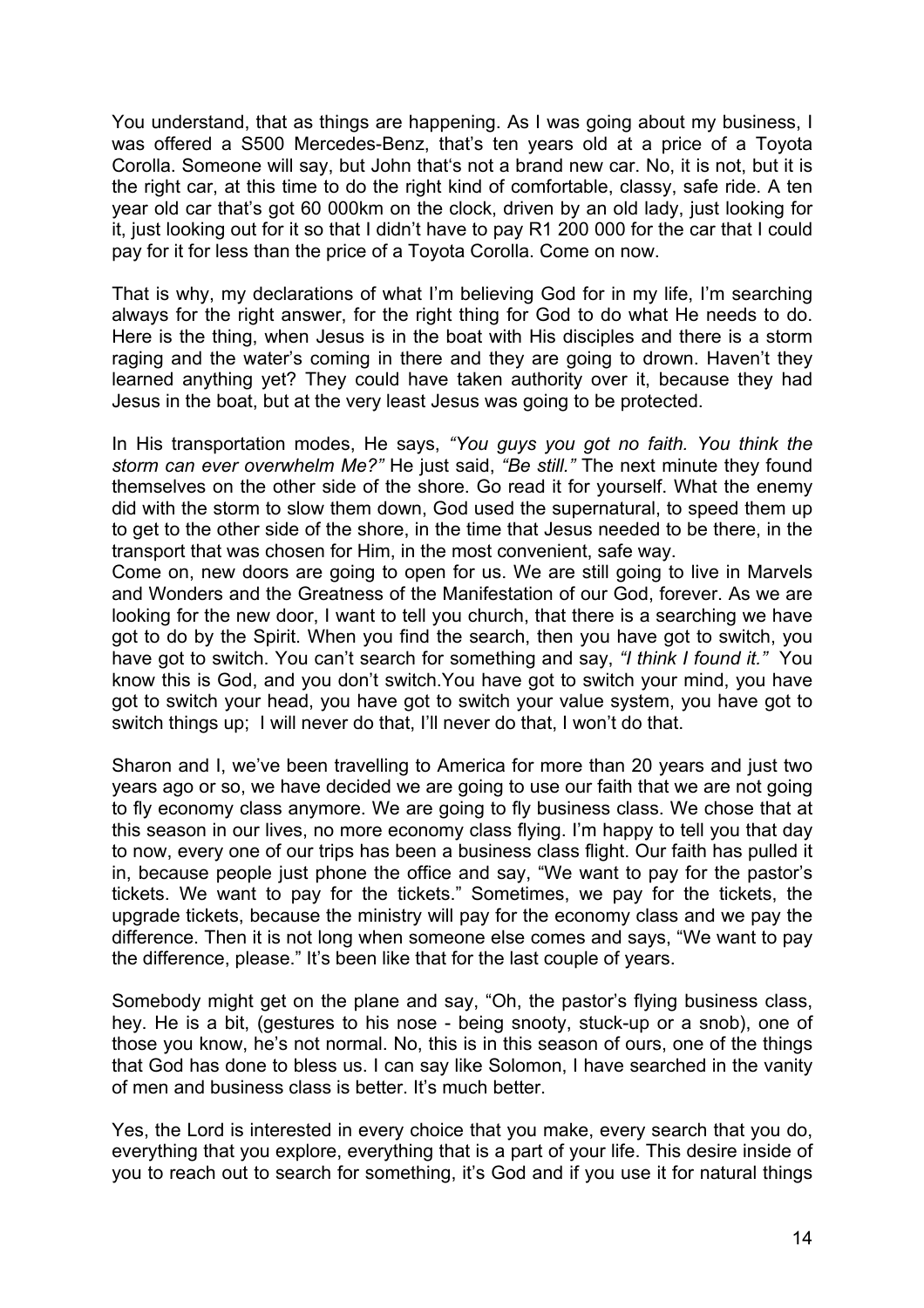and you explore this and you go, okay, but let it actually motivate you and let it inspire you to reach for God. Reach out for God, search for Him. The Bible says, if you search for Him, He will be found. He is not going to hide Himself from you. Hallelujah.

On the contrary, there is another component of this that I would like to, I want to show you next, maybe next week, but it's that God is actually searching for you. So the search that you have in your heart, is Himself that He placed in you to search for Him. He's got the same search looking for you. He is looking for you. He wants you in fellowship with Him, He wants you in His world. He wants to have a love relationship, He wants to have a connection, He wants to have a conversation, He wants to have everything with you.

Did you notice anything different about me today? What? What? What? You "Okes" are too smart. You are right, I'm not wearing glasses. You see what happened to me was, I went on a missions trip in Ethiopia and one of the ministers that was there; we had a real anointed moment, where we were sharing the things of God with each other. He got tears in his eyes and so he rubbed his eyes. We were just getting in a lift and he says, "I have lost a contact lens." I said, "I must go and find my glasses so I can come and help you look for your contact lenses." Anyway, we've found his contact lenses, he put them in the solution.

Then I had a conversation, I said, "You mean this whole trip we've been on you have been wearing contact lenses all the time?" He says, "All the time." I said, "How long have you been doing this?" He says, "Since I was in high school." He said, "I used to play." They won a national level MBA basketball title, he was on the team that won the title in their conference. He said, "Yeah, it was part of my life and the only way I could actually play the sport at that level, was to wear contact lenses." He said, "Since high school I have been, or collage I have been wearing contact lenses." He says, "And so does my wife." So I said, "Teach me." He went through all the stuff that they do. I have tried contact lenses some time before and I found it couldn't work for me, because I couldn't, my eye would go like this (rapid blinking), I couldn't get it in my eye. Eventually it was like, this doesn't work for me.

I had a military accident with my, when I was in the military in it, it lacerated my cornea on my right eye and so I just put it down to that my eyes are over sensitive, because of the laceration. What your heart chooses, your mind justifies. After that I said, "Well, you have inspired me, that because of television and my public profile, I'm going to try for something different. So, I'm going to try contact lenses one more time."

Here is what I did. When I got back, I started to speak the Word over myself and I said, "Lord I'm searching for whether this is a solution that can work for me." To sit in front of the television and be in front of, in this scenario, to keep fiddling with you glasses is a bit irritating for everybody. I have had this bad experience before. I said; "Lord won't You help me, please?" I waited a couple of weeks, I was also busy, we had visitors here you know, Justin and Annette were here. I waited a couple of weeks. All the while I'm just talking to the Lord and I'm searching, the God answer. Then, I felt a peace, go do it.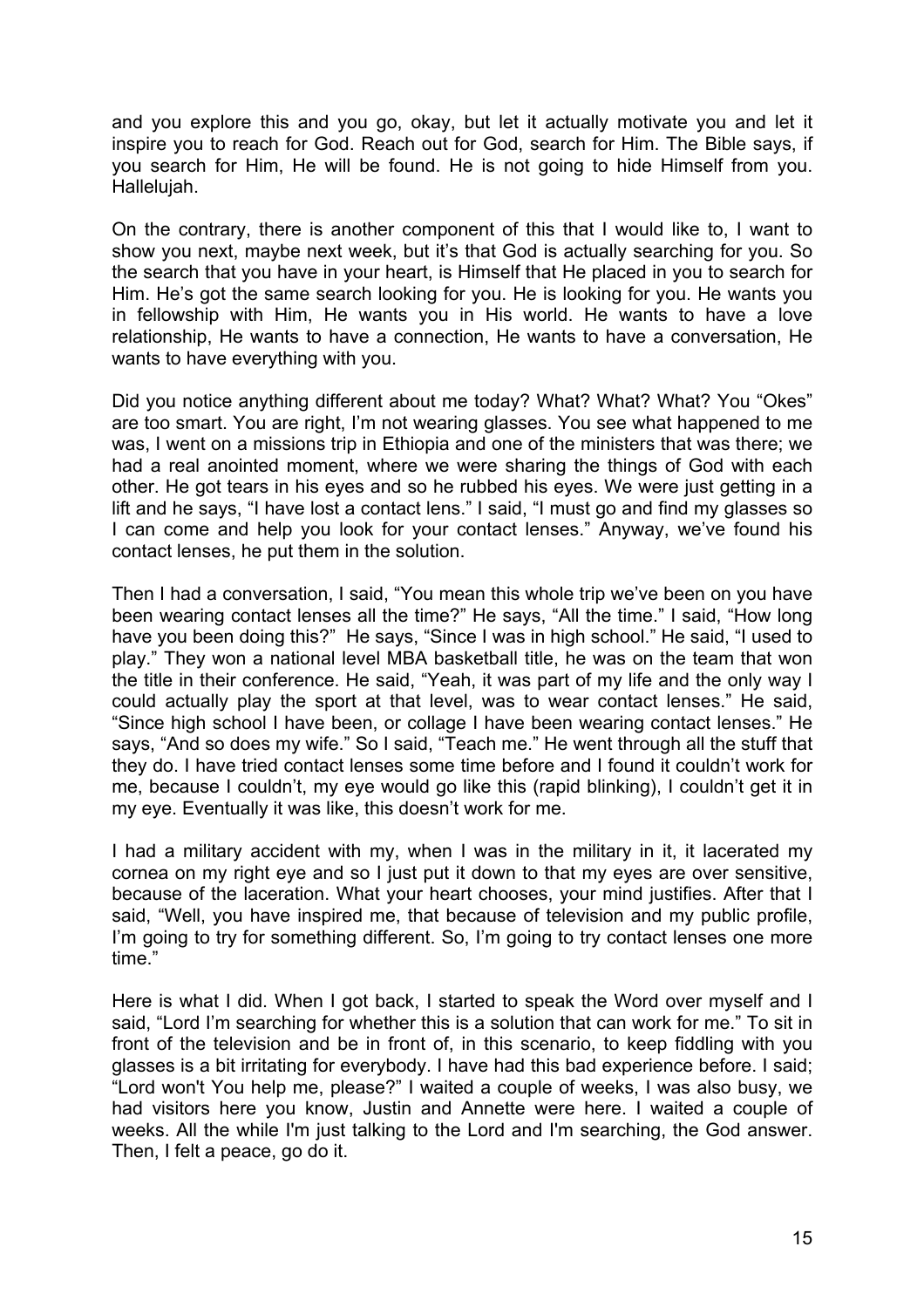I made an appointment here, with the optometrist I normally use, and I said, "I would like to try this out." She said, "I'll order a trial pair for you and I'll show you how to do it, because it will work well for you." I went there three days ago. Thursday, Friday, Friday morning. I went there and so she showed me how to put the contact lenses in, and how to take them out. It was like (snapping fingers) before I prayed, I remember sitting on the edge of my bed. I said, "Holy Spirit, I'm asking You to help me today, to just get this, to understand this and not to let my discomfort come between me and a viable option for being on television. Help me Holy Spirit."

I went in there, she said, "I want to teach you a few things about the eyeball", and so she began to explain to me how the eyeball works, and how things will happen with you with the contact lenses. She said, "So, now let's start." First time in, first time my left eye in. So she says, "Let's do a reading test" because these are multifocal contacts, "let's do a reading test." So I said, "No the reading doesn't work." She says, "I thought that might happen I ordered you another trial one, that's got a stronger reading lens component." Tsk out, tsk out. Next one Tsk in, tsk in. This looks better.

Hey, this is the way God works with us. If we search for Him, then He is there for us in all the small details of our lives. He is with us in our details, and He is with us in our pursuit for eternity. He is a great and wonderful God. Isn't it wonderful, that we can have this personal relationship with the Lord? Hallelujah.

Don't you all want to stand with me please? Hallelujah. I would like us to all pray this prayer together this morning, because I don't want to assume that everybody's walk with God is in the right place. We are all going to pray, I'm not going to call anybody to the front, we are all going to pray. If you are one of the people that wants to pray this prayer from your heart, and you haven't ever prayed this prayer, if you have never made Jesus Lord of your life, or you want to recommit your life to God, then pray this prayer from your heart. Search your heart, and pray this prayer from your heart. Let's pray together.

So let's all pray, *Jesus, I recognize that I need a Saviour, and I ask You to help me in my life going forward. Save me from myself, save me from bad habits and patterns, that I have developed in my life. I now put my trust in You, and I'm asking You, that this desire to search for You, that is inside of me, it will ignite me and it will cause me to find You, in a different way, a more personal way, a more powerful way, and a way that I have never expected to find You. So, now I ask You Father, to fill me with the Holy Spirit with the speaking in other tongues, and I thank You Lord, that from this day onwards, I'm going to be a new person. I thank You Lord, that the Holy Spirit inside of me, helps me to make better decisions, in Jesus name. Amen. Hallelujah. Praise the Lord.*

I really felt in my heart, you know, today, that there is a component of this message about *search and switch*, and next week, God willing, I will bring out the other part of it. There is a component of this, that I really feel, that if you will open your heart and let this message penetrate your heart, it will help you with your searching.That as you find yourself in a day where you searching for something, turn to God. Just turn to God and just become aware of the God inside of you, that's actually part of that searching, that's wanting you to reach Him, and Him to reach you.